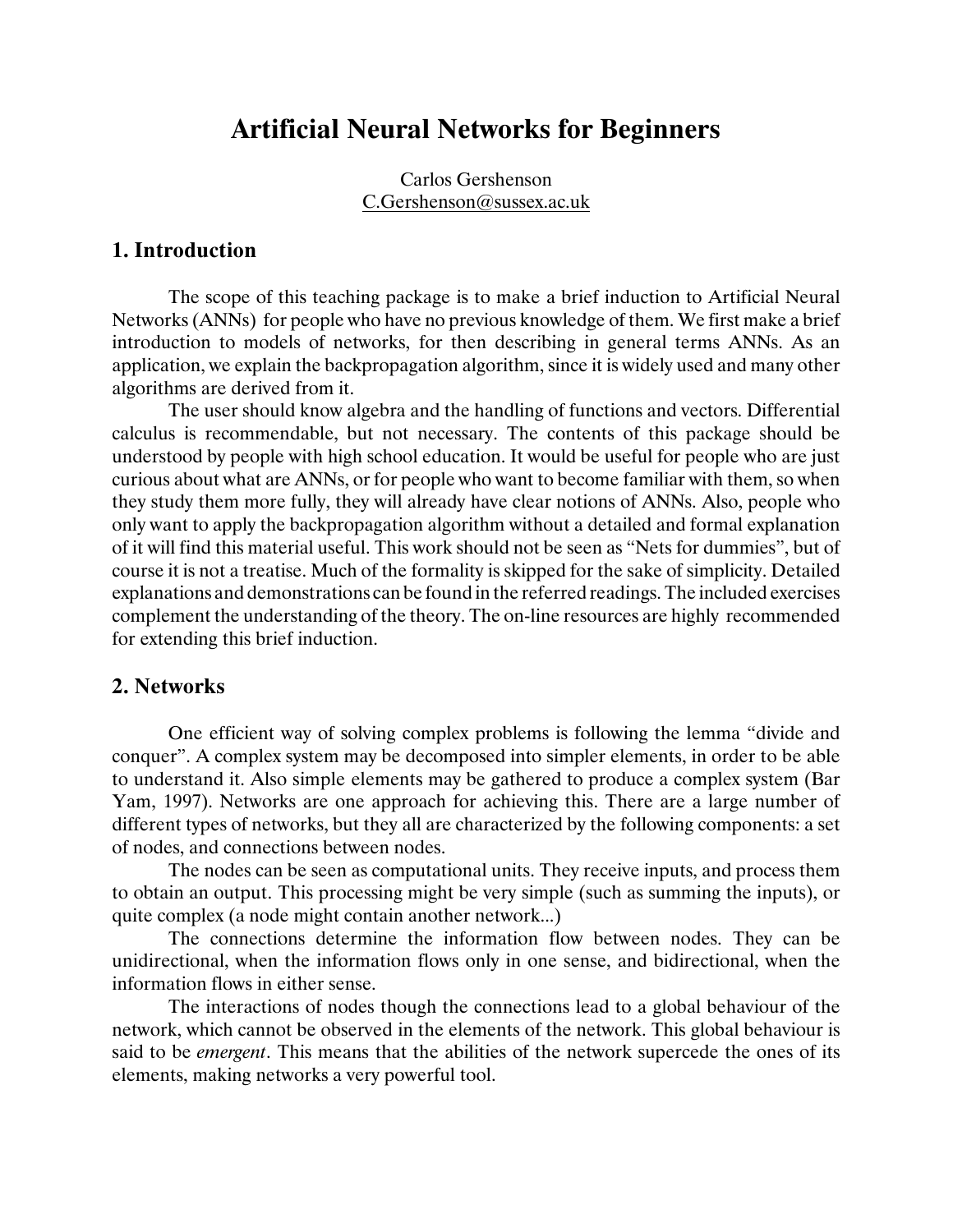Networks are used to model a wide range of phenomena in physics, computer science, biochemistry, ethology, mathematics, sociology, economics, telecommunications, and many other areas. This is because many systems can be seen as a network: proteins, computers, communities, etc. Which other systems could you see as a network? Why?

#### **3. Artificial neural networks**

One type of network sees the nodes as 'artificial neurons'. These are called artificial neural networks (ANNs). An artificial neuron is a computational model inspired in the natural neurons. Natural neuronsreceive signals through *synapses* located on the dendrites or membrane of the neuron. When the signals received are strong enough (surpass a certain *threshold*), the neuron is *activated* and emits a signal though the *axon*. This signal might be sent to another synapse, and might activate other neurons.



Figure 1. Natural neurons (artist's conception).

The complexity of real neurons is highly abstracted when modelling artificial neurons. These basically consist of *inputs* (like synapses), which are multiplied by *weights* (strength of the respective signals), and then computed by a mathematical function which determines the *activation* of the neuron. Another function (which may be the identity) computes the *output* of the artificial neuron (sometimes in dependance of a certain *threshold*). ANNs combine artificial neurons in order to process information.



Figure 2. An artificial neuron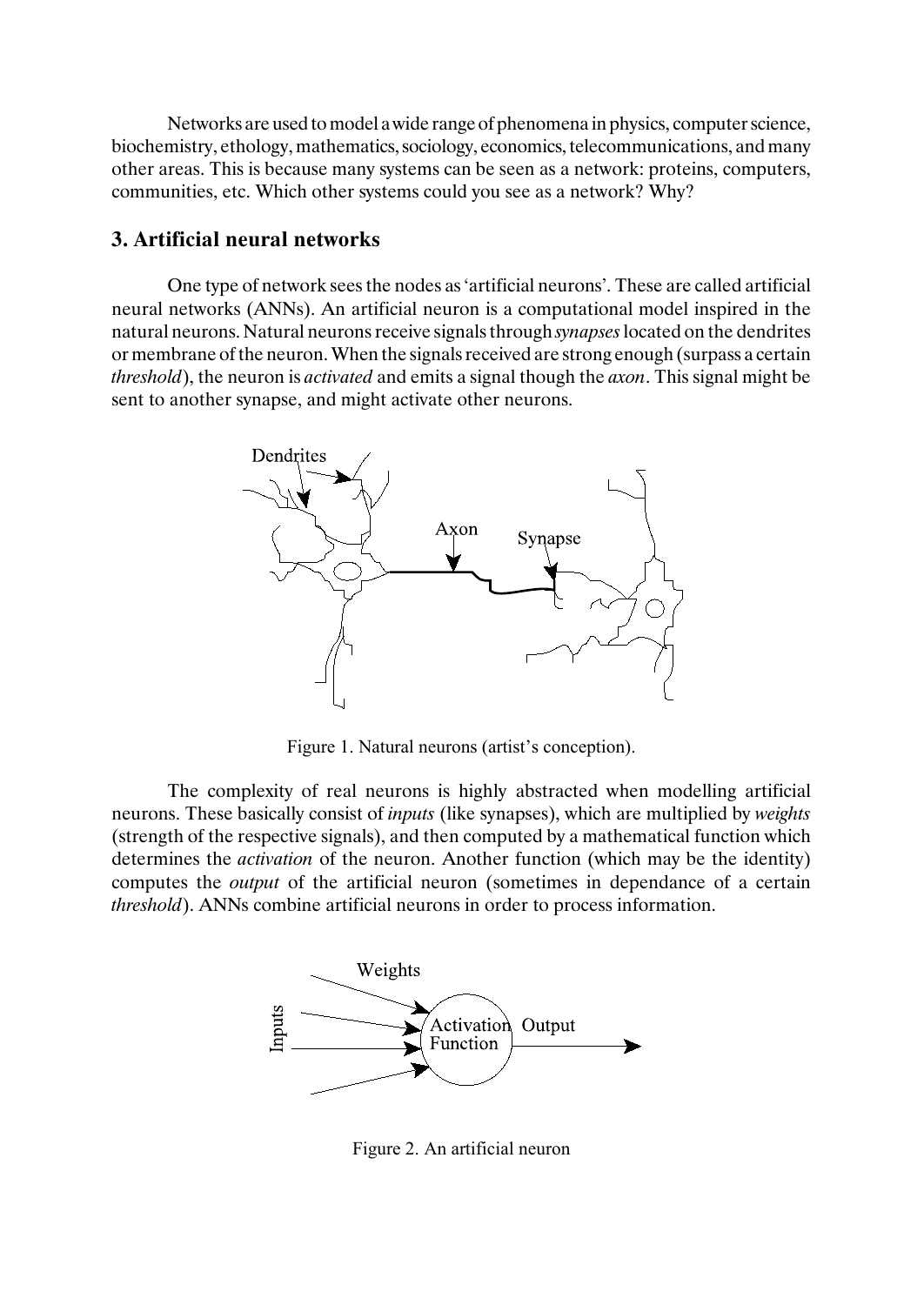The higher a weight of an artificial neuron is, the stronger the input which is multiplied by it will be. Weights can also be negative, so we can say that the signal is *inhibited* by the negative weight. Depending on the weights, the computation of the neuron will be different. By adjusting the weights of an artificial neuron we can obtain the output we want for specific inputs. But when we have an ANN of hundreds or thousands of neurons, it would be quite complicated to find by hand all the necessary weights. But we can find algorithms which can adjust the weights of the ANN in order to obtain the desired output from the network. This process of adjusting the weights is called *learning* or *training*.

The number of types of ANNs and their uses is very high. Since the first neural model by McCulloch and Pitts (1943) there have been developed hundreds of different models considered as ANNs. The differences in them might be the functions, the accepted values, the topology, the learning algorithms, etc. Also there are many hybrid models where each neuron has more properties than the ones we are reviewing here. Because of matters of space, we will present only an ANN which learns using the backpropagation algorithm (Rumelhart and McClelland, 1986) for learning the appropriate weights, since it is one of the most common models used in ANNs, and many others are based on it.

Since the function of ANNs is to processinformation, they are used mainly in fields related with it. There are a wide variety of ANNs that are used to model real neural networks, and study behaviour and control in animals and machines, but also there are ANNs which are used for engineering purposes, such as pattern recognition, forecasting, and data compression.

#### **3.1. Exercise**

This exercise is to become familiar with artificial neural network concepts. Build a network consisting of four artificial neurons. Two neurons receive inputs to the network, and the other two give outputs from the network.



There are weights assigned with each arrow, which represent information flow. These weights are multiplied by the values which go through each arrow, to give more or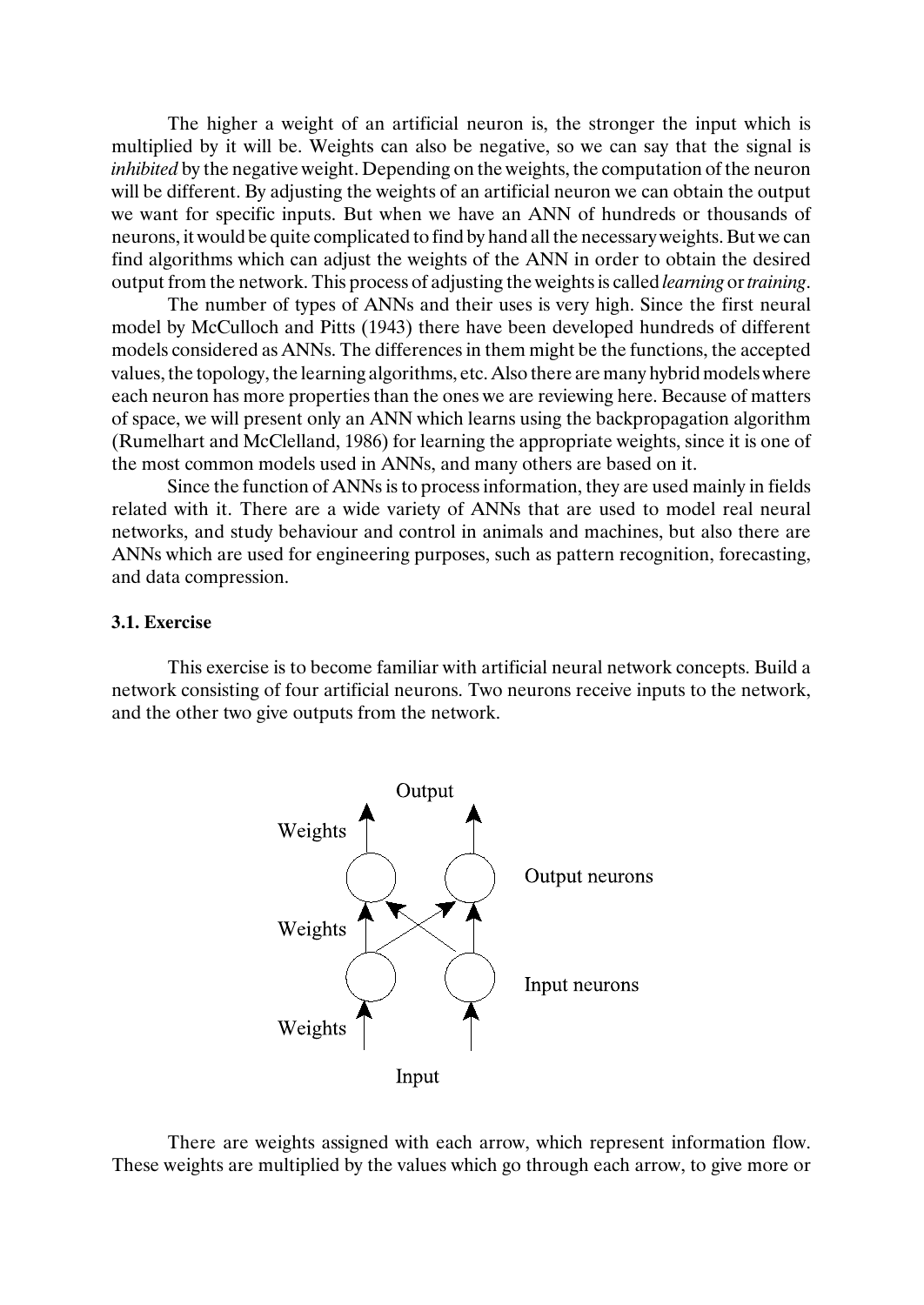less strength to the signal which they transmit. The neurons of this network just sum their inputs. Since the input neurons have only one input, their output will be the input they received multiplied by a weight. What happens if this weight is negative? What happens if this weight is zero?

The neurons on the output layer receive the outputs of both input neurons, multiplied by their respective weights, and sum them. They give an output which is multiplied by another weight.

Now, set all the weights to be equal to one. This means that the information will flow unaffected. Compute the outputs of the network for the following inputs:  $(1,1)$ ,  $(1,0)$ ,  $(0,1)$ ,  $(0,0), (-1,1), (-1,-1).$ 

Good. Now, choose weights among 0.5, 0, and -0.5, and set them randomly along the network. Compute the outputs for the same inputs as above. Change some weights and see how the behaviour of the networks changes.Which weights are more critical (if you change those weights, the outputs will change more dramatically)?

Now, suppose we want a network like the one we are working with, such that the outputs should be the inputs in inverse order  $(e.g. (0.3,0.7) > (0.7,0.3))$ .

That was an easy one! Another easy network would be one where the outputs should be the double of the inputs.

Now, let's set thresholds to the neurons. This is, if the previous output of the neuron (weighted sum of the inputs) is greater than the threshold of the neuron, the output of the neuron will be one, and zero otherwise. Set thresholds to a couple of the already developed networks, and see how this affects their behaviour.

Now, suppose we have a network which will receive for inputs only zeroes and/or ones. Adjust the weights and thresholds of the neuronsso that the output of the first output neuron will be the conjunction (AND) of the network inputs (one when both inputs are one, zero otherwise), and the output of the second output neuron will be the disjunction (OR) of the network inputs (zero in both inputs are zeroes, one otherwise). You can see that there is more than one network which will give the requested result.

Now, perhaps it is not so complicated to adjust the weights of such a small network, but also the capabilities of this are quite limited. If we need a network of hundreds of neurons, how would you adjust the weights to obtain the desired output? There are methods for finding them, and now we will expose the most common one.

### **4. The Backpropagation Algorithm**

The backpropagation algorithm (Rumelhart and McClelland, 1986) is used in layered feed-forward ANNs. This means that the artificial neurons are organized in layers, and send their signals "forward", and then the errors are propagated backwards. The network receives inputs by neurons in the *input layer*, and the output of the network is given by the neurons on an *output layer*. There may be one or more intermediate *hidden layers*. The backpropagation algorithm uses supervised learning, which means that we provide the algorithm with examples of the inputs and outputs we want the network to compute, and then the error (difference between actual and expected results) is calculated. The idea of the backpropagation algorithm is to reduce this error, until the ANN *learns* the training data. The training begins with random weights, and the goal is to adjust them so that the error will be minimal.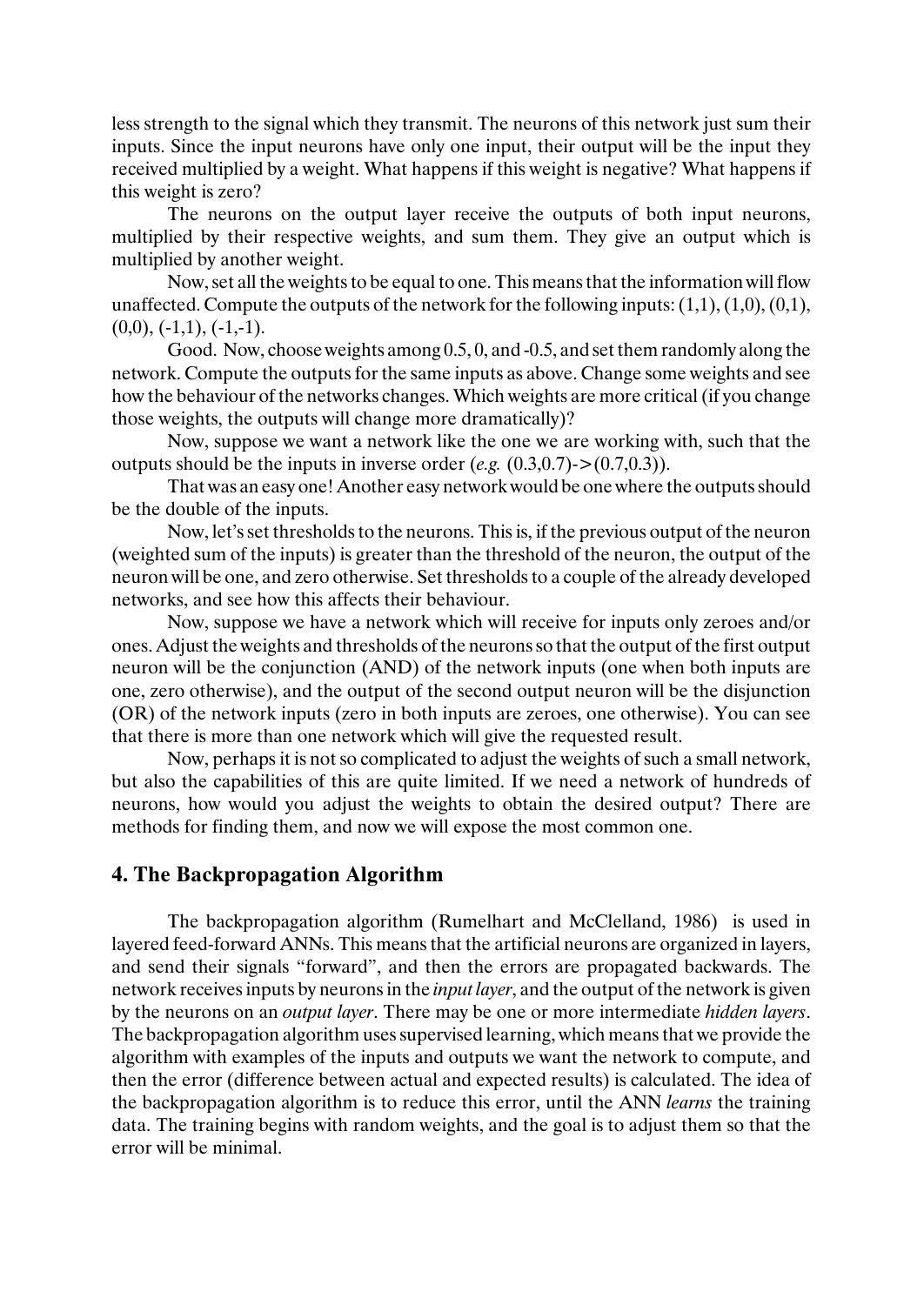The activation function of the artificial neurons in ANNs implementing the backpropagation algorithm is a weighted sum (the sum of the inputs  $\boldsymbol{\mathrm{x}}_{\text{i}}$  multiplied by their respective weights  $w_{ii}$ :

$$
A_j(\overline{x}, \overline{w}) = \sum_{i=0}^{n} x_i w_{ji}
$$
 (1)

We can see that the activation depends only on the inputs and the weights.

If the output function would be the identity (output=activation), then the neuron would be called linear. But these have severe limitations. The most common output function is the sigmoidal function:

$$
O_j(\overline{x}, \overline{w}) = \frac{1}{1 + e^{A_j(\overline{x}, \overline{w})}}
$$
(2)

The sigmoidal function is very close to one for large positive numbers, 0.5 at zero, and very close to zero for large negative numbers. This allows a smooth transition between the low and high output of the neuron (close to zero or close to one). We can see that the output depends only in the activation, which in turn depends on the values of the inputs and their respective weights.

Now, the goal of the training process is to obtain a desired output when certain inputs are given. Since the error is the difference between the actual and the desired output, the error depends on the weights, and we need to adjust the weights in order to minimize the error. We can define the error function for the output of each neuron:

$$
E_j(\overline{x}, \overline{w}, d) = (O_j(\overline{x}, \overline{w}) - d_j)^2
$$
 (3)

We take the square of the difference between the output and the desired target because it will be always positive, and because it will be greater if the difference is big, and lesser if the difference is small. The error of the network will simply be the sum of the errors of all the neurons in the output layer:

$$
E(\overline{x}, \overline{w}, \overline{d}) = \sum_{j} \left( \mathcal{O}_j(\overline{x}, \overline{w}) - d_j \right)^2 \tag{4}
$$

The backpropagation algorithm now calculates how the error depends on the output, inputs, and weights. After we find this, we can adjust the weights using the method of *gradient descendent*:

$$
\Delta w_{ji} = -\eta \frac{\partial E}{\partial w_{ji}} \tag{5}
$$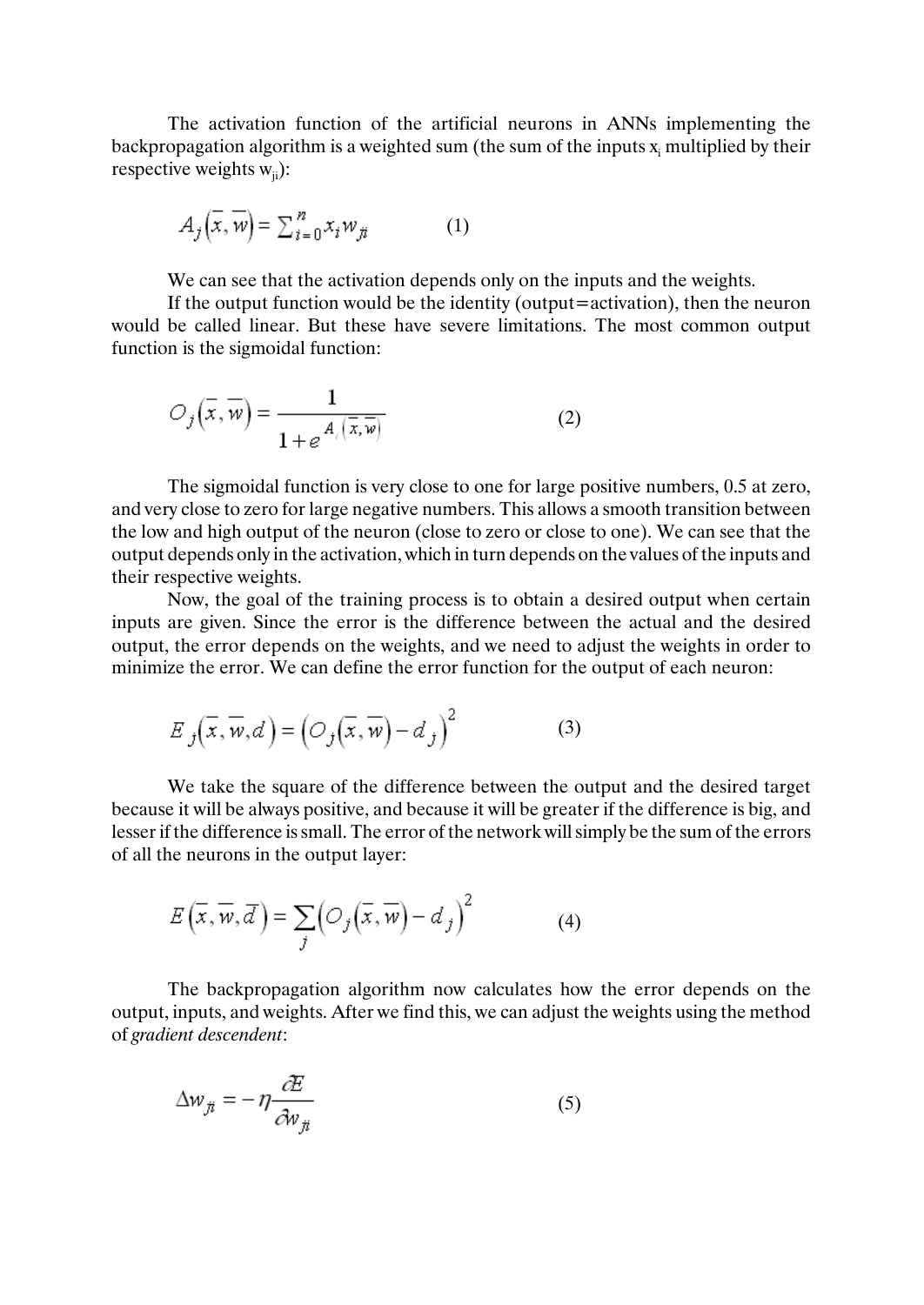This formula can be interpreted in the following way: the adjustment of each weight  $(\Delta w_{ii})$  will be the negative of a constant eta (n) multiplied by the dependance of the previous weight on the error of the network, which is the derivative of E in respect to  $w_i$ . The size of the adjustment will depend on  $\eta$ , and on the contribution of the weight to the error of the function. This is, if the weight contributes a lot to the error, the adjustment will be greater than if it contributes in a smaller amount. (5) is used until we find appropriate weights (the error is minimal). If you do not know derivatives, don't worry, you can see them now as functions that we will replace right away with algebraic expressions. If you understand derivatives, derive the expressions yourself and compare your results with the ones presented here. If you are searching for a mathematical proof of the backpropagation algorithm, you are advised to check it in the suggested reading, since this is out of the scope of this material.

So, we "only" need to find the derivative of E in respect to  $w_{ji}$ . This is the goal of the backpropagation algorithm, since we need to achieve this backwards. First, we need to calculate how much the error depends on the output, which isthe derivative of E in respect to  $O_j$  (from (3)).

$$
\frac{\partial E}{\partial O_j} = 2\left(O_j - d_j\right) \tag{6}
$$

And then, how much the output depends on the activation, which in turn depends on the weights (from  $(1)$  and  $(2)$ ):

$$
\frac{\partial O_j}{\partial w_{ji}} = \frac{\partial O_j}{\partial A_j} \frac{\partial A_j}{\partial w_{ji}} = O_j (1 - O_j) x_i \tag{7}
$$

And we can see that (from  $(6)$  and  $(7)$ ):

$$
\frac{\partial E}{\partial w_{ji}} = \frac{\partial E}{\partial Q_j} \frac{\partial Q_j}{\partial w_{ji}} = 2(Q_j - d_j)Q_j(1 - Q_j)x_i
$$
 (8)

And so, the adjustment to each weight will be (from (5) and (8)):

$$
\Delta w_{ji} = -2 \eta \Big( O_j - d_j \Big) O_j (1 - O_j) x_i \tag{9}
$$

We can use (9) as it is for training an ANN with two layers. Now, for training the network with one more layer we need to make some considerations. If we want to adjust the weights (let's call them  $v_{ik}$ ) of a previous layer, we need first to calculate how the error depends not on the weight, but in the input from the previous layer. This is easy, we would just need to change  $x_i$  with  $w_{ji}$  in (7), (8), and (9). But we also need to see how the error of the network depends on the adjustment of  $v_{ik}$ . So: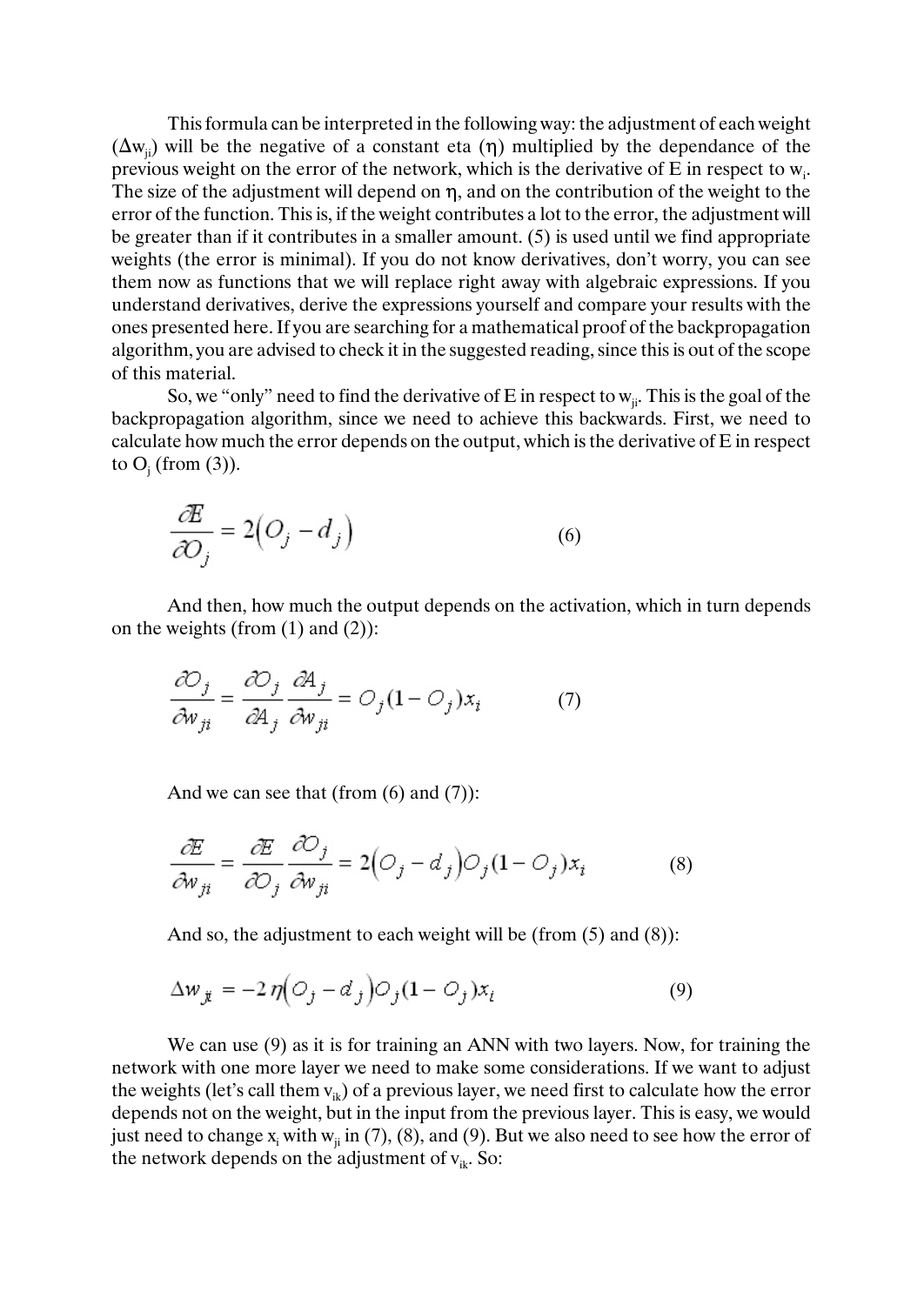$$
\Delta v_{ik} = -\eta \frac{\partial E}{\partial v_{ik}} = -\eta \frac{\partial E}{\partial x_i} \frac{\partial x_i}{\partial v_{ik}}
$$
(10)

Where:

$$
\frac{\partial E}{\partial w_{ji}} = 2\left(O_j - d_j\right)O_j(1 - O_j)w_{ji}
$$
\n(11)

And, assuming that there are inputs  $u_k$  into the neuron with  $v_{ik}$  (from (7)):

$$
\frac{\partial z_i}{\partial v_{ik}} = x_i (1 - x_i) v_{ik}
$$
\n(12)

If we want to add yet another layer, we can do the same, calculating how the error depends on the inputs and weights of the first layer. We should just be careful with the indexes, since each layer can have a different number of neurons, and we should not confuse them.

For practical reasons, ANNs implementing the backpropagation algorithm do not have too many layers, since the time for training the networks grows exponentially. Also, there are refinements to the backpropagation algorithm which allow a faster learning.

#### **4.1. Exercise**

If you know how to program, implement the backpropagation algorithm, that at least will train the following network. If you can do a general implementation of the backpropagation algorithm, go ahead (for any number of neurons per layer, training sets, and even layers).

If you do not know how to program, but know how to use a mathematical assistant (such as Matlab or Mathematica), find weights which will suit the following network after defining functions which will ease your task.

If you do not have any computing experience, find the weights by hand.

The network for this exercise has three neurons in the input layer, two neurons in a hidden layer, and three neurons in the output layer. Usually networks are trained with large training sets, but for this exercise, we will only use one training example. When the inputs are (1, 0.25, -0.5), the outputs should be (1,-1,0). Remember you start with random weights.